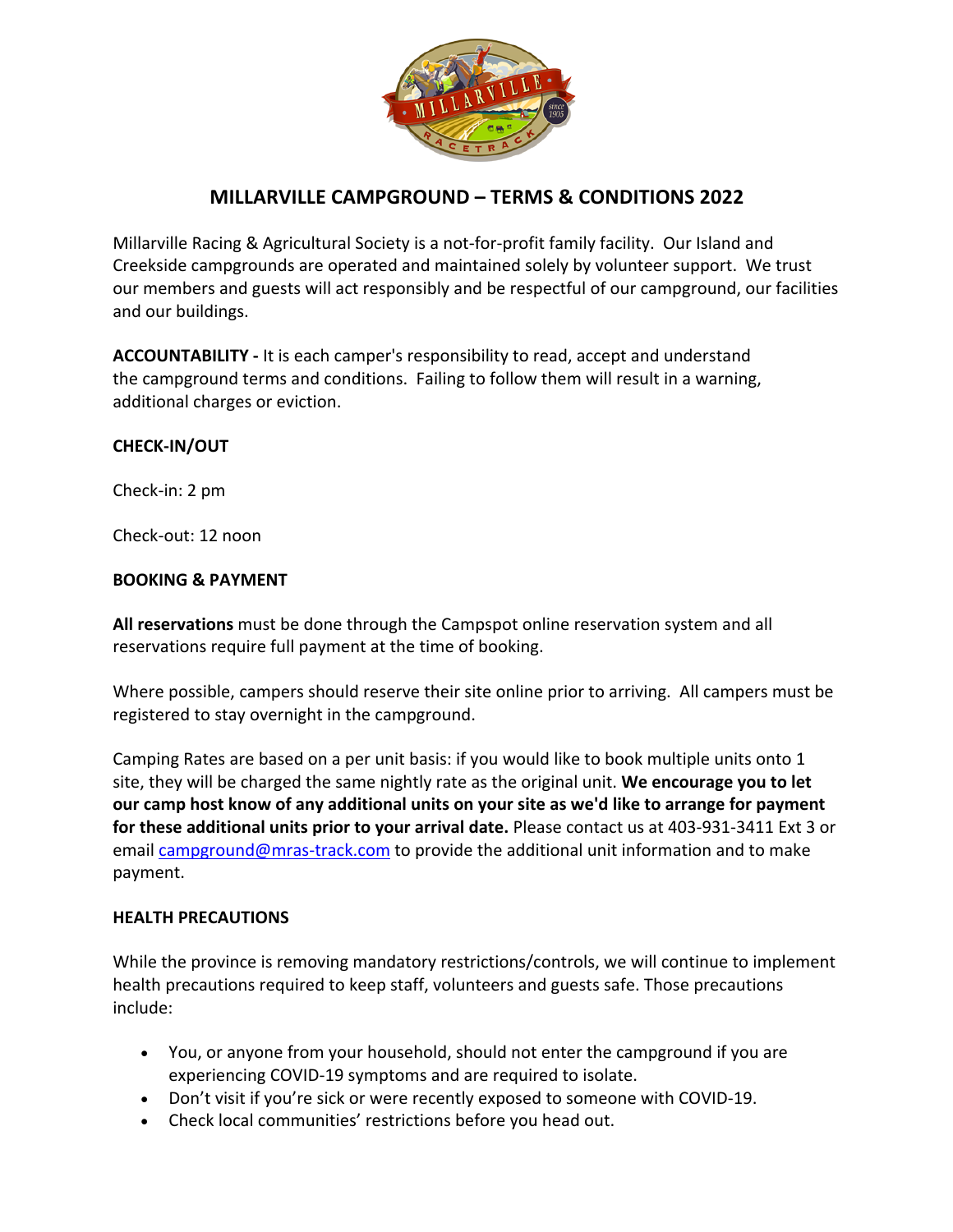• Continue to wash/sanitize your hands before and after using high-touch shared amenities like washrooms, portable toilets, garbage & recycle bins, and the water fill area.

### **AMENITIES**

All Sites are un-serviced sites (No Power or Water Hookups)

The Washroom/Shower Building is open daily. **MRAS asks guests to please conserve water by limiting shower duration due to our limited water supply.** 

Each campsite includes a fire pit as well as a picnic table and we have firewood and bagged ice available for sale from our camp hosts.

**CAMPGROUND HOSTS** – Our campground hosts are located in the Island Campground Site #Island 7. The hosts are available to respond to any questions or concerns you have, provide campsite directions, and will have firewood and bagged ice available for purchase. Camp host hours are 8:00 a.m. to 8:00 p.m. daily.

**CAMPING UNITS** – Self-contained units with toilet and running water are recommended.

**SINGLE TENT & GROUP CAMPING:** Is permitted.

**CHILDREN** – Parents are responsible for their children and will be held accountable if their children fail to comply with any of the campground rules. Never leave your children unintended. Our facility is open to the public, so we ask that you supervise your children and know where they are at all times. Our rodeo and sand rings, the racetrack and grandstand as well as all of our buildings are considered off limits.

**CANCELLATION POLICY:** Cancellation notice received 1 week (7 days) or more prior to arrival date - a full refund will be issued less a \$10 admin fee.

Cancellation notice received less than 1 week (7 days) but more than 3 days prior to arrival date will receive a 50% refund.

Cancellation notice received less than 3 days prior to arrival date, will not receive a refund.

Bookings rescheduled inside of 1 week and cancelled at a later date are not entitled to a refund.

All "no shows" without required notification will forfeit all camping fees.

### **LATE ARRIVALS/NO SHOWS**

- Please notify the camp host at campground@mras-track.com or 403 931-3411, Ext. 3 of a late arrival.
- **A late arrival is a planned arrival after 12:00 p.m. of the day following your scheduled arrival date.**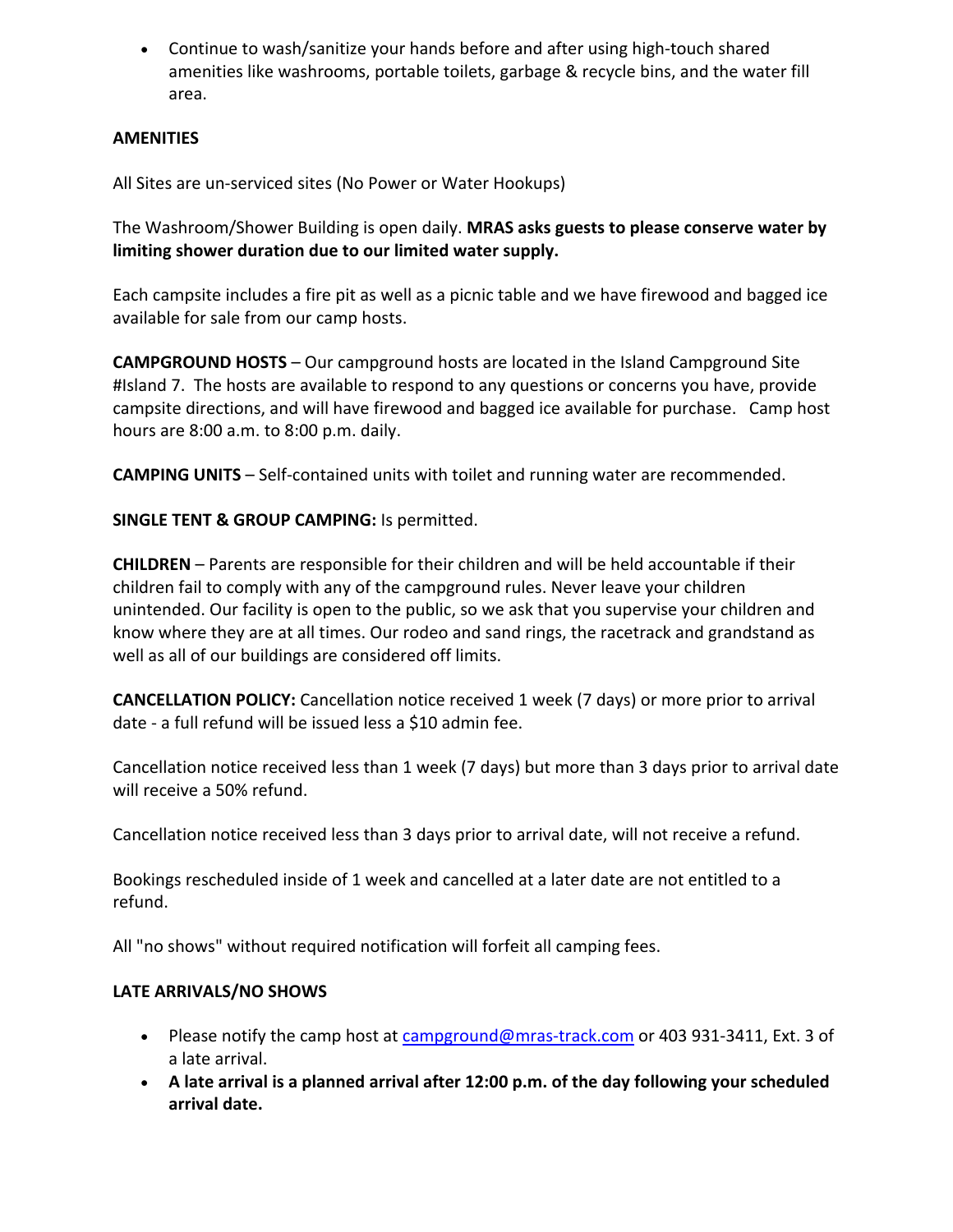- If notice of a late arrival is not provided and the camper does not register by 12:00 p.m. of the day following the scheduled arrival date, the reservation is considered a "no-show and will be cancelled. The campsite will be released for booking.
- All camping fees will be forfeited for "no shows".

**WATER** - Water is available for filling **water containers only**. The tap is located at the Island Campground exit on the right side beside the portable toilet. Please **DO NOT** wash dishes at the water tap. **Due to our limited water supply, filling trailers is not permitted**. We are asking campers to kindly fill your trailers with water in advance of your arrival date.

**TOILETS & SHOWERS** - There are 3 portable toilets in each of our campgrounds. Please do your part to ensure they are kept respectable for the benefit of all our guests. **MRAS asks guests to please conserve water by limiting shower duration due to our limited water supply.** 

**INTERNET/CELL SERVICE**- There is no wifi available but cell service is accessible in the campground.

**DUMP STATION** - There are dump station facilities located at the Lions Club Campground in Black Diamond, Diamond Acres RV Storage located right off highway 22X west – 17515 – 53 St SW, Calgary and Sentinel Storage 560 1st Ave NE, Black Diamond behind the RONA. Service fees are applicable for these dump stations.

**MAIN GATE** – The main gate will be open at 7:00 am and will be locked at 11:00 pm.

**GUESTS** – Day guests are always welcome. The departure time for guests is 11:00 pm.

**PICNIC TABLES** – Please use a cloth or plastic tablecloth/sheet to cover the picnic table at your site before using it.

**PET POLICY** – Pets are welcome at the MRAS campground (please note that, other than registered service dogs, dogs, cats and other similar animals are **NOT** permitted in the market area during the Farmers' market or any other special event). **Owners take full responsibility and assume full legal and financial liability for any injuries and/or damages resulting from a bite or attack on another person or domestic animal by their dog while on MRAS property.**

Pets must be kept on a leash and under control at all times throughout the property including while on the shores of the creek. This includes controlling barking, growling, whining, aggressive behaviour, etc. Pets should not be left unattended or outside at any time without an owner present. Campers are also responsible for cleaning up after their pets and disposing of waste in the garbage bins provided. There are 2 pet bag dispensers and garbage cans provided in both campgrounds.

**CAMPFIRES** – Campfires **must** be contained to the fire pit provided, supervised, properly extinguished at night and before departure. Please **DO NOT** move the firepit from its spot on the campsite. Please ensure your campfire is completely extinguished at the end of your stay before leaving your campsite. Campfires are not permitted during Burning Bans in Foothills County.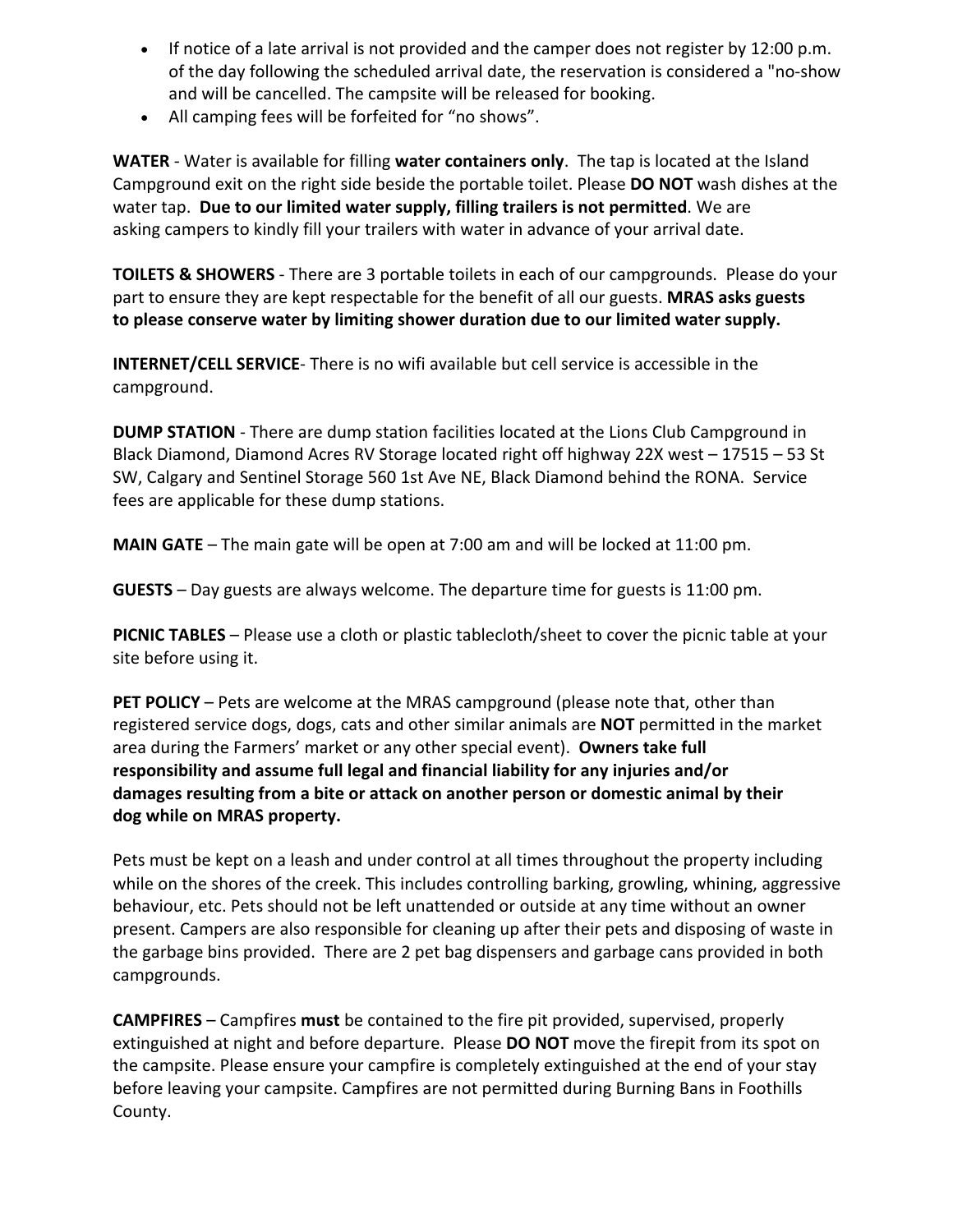**FIREWOOD** – Firewood is available for sale from the campground host for \$10.00/bundle (GST included). Please visit our Host site Island 7 to purchase firewood.

**FIREARMS/FIREWORKS** - Firearms and fireworks and their use is prohibited in the park.

**BAGGED ICE -** Bagged ice is for sale for \$5.00/bag (GST included). Please see your camp host for payment and delivery.

**NOISE** – Quiet hours are 11:00 p.m. to 8:00 a.m. Music, instrument playing, generators etc. must be shut off completely between these hours. **Please limit use of generators to 2 hours at a time and ensure that they are placed in a location that does not disturb neighbours, preferably behind your camping unit.** At the host's discretion, any excessive noise is cause for eviction. Please note that the MRAS operates under the MD of Foothills No. 31 Community Standards Bylaws. Please be respectful of other guests and our neighbouring properties.

**ALCOHOL** – Alcohol is restricted to your campsite only.

**VEHICLES** – Vehicles must be parked in the campsite areas only. No off-road vehicles permitted.

**IN CASE OF EMERGENCY -** Call 911 for Fire, EMS or Police. Provide the location of the emergency or the 911 address for the Racetrack, and give details of the emergency. Our 911 address is 306097 - 192 St W Millarville. Gates will be automatically activated by the emergency vehicle called to scene. You can also meet the emergency vehicle(s) at the front gate exit and activate the gates by following the instructions on the sensor post sign. The Camp Host must also be notified of all campground emergencies.

**GARBAGE & RECYCLING** – It is everyone's responsibility to make sure we pick up after ourselves and to keep the campground looking good for all to enjoy.

- Campers are personally responsible for the cleanliness of their site.
- Campers and Visitors are responsible to dispose of trash in bins provided. Pick up after yourself and dispose of garbage properly. There are 2 garbage bins on site located at the campground entrance. Please do not leave garbage or bottle/cans outside. Secure garbage bags and recyclables in your trailer.
- Recycle your cans and bottles.
- Used propane bottles can be disposed off in the container beside the large garbage bin at the campground entrance.

**WILDLIFE** - Please be aware that there is wildlife in our campground and around our facility throughout the year. We ask that you keep your distance and be cautious of all wildlife while at our facility.

**WATER SAFETY** - During different times in the camping season, the water level and flow of Three Point Creek can change drastically. Please **do not** leave children unattended along the creek banks or at the creek at any time.

**LOST AND FOUND -** Please turn in any items found during your stay to our campground host, or to the office. If you have lost any items during your stay, please do not hesitate to contact our office by phone at: 403-931-3411 Ext 3 to inquire if they have been found.